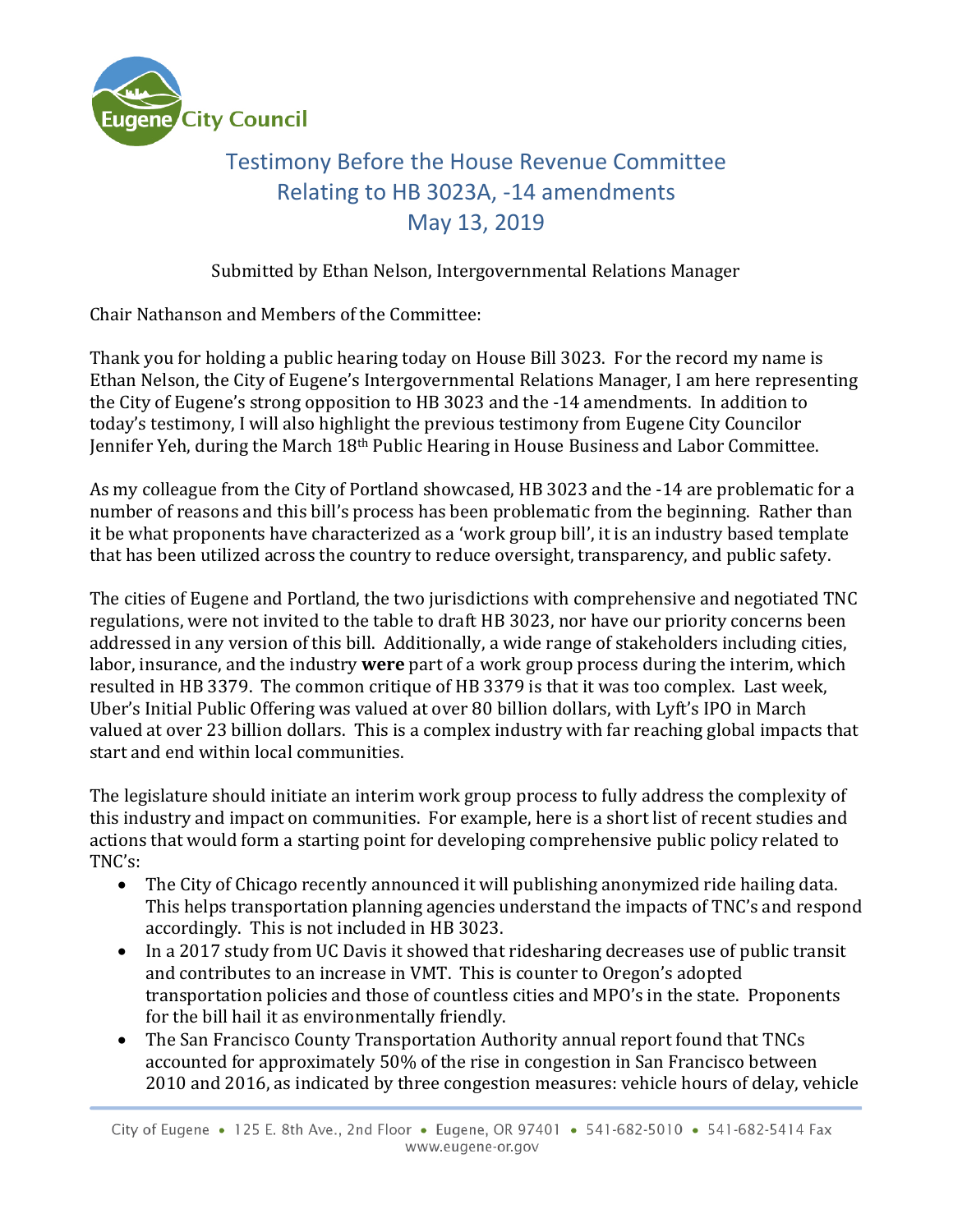miles travelled, and average speeds. HB 3023 would preclude any city from regulating TNC's to mitigate this.

- The State of Washington Legislature's Joint Transportation Committee completed a 2019 Policy Guide for Regulation of Transportation Network Companies. This study provides a landscape view of how other states are approaching regulation. The report specifically calls out 'template regulations proposed by the TNC's themselves', as being the basis for some early adopters. With this much knowledge, why should Oregon settle for bad public policy?
- The Texas A&M Transportation Policy Research Center recently conducted research on behalf of the Texas State Legislature regarding TNC regulation and a 2018 report from Shaller Consulting, whose principal was a former Deputy Commissioner for Traffic and Planning at NYC DOT, found:
	- o The limited information available about TNC users and service areas suggests that TNCs primarily serve users who have higher incomes in urban areas, whereas suburban and rural areas and for people with disabilities and those without smartphones continue to be reliant on traditional taxi services. This is counter to what HB 3023 promises, a statewide regulatory framework that will open the floodgates for ridesharing across the state.
	- o TNC data can provide meaningful information to understand the role of TNCs and to inform decision making about transportation policy. However, due to TNCs' concerns about privacy and competition, data-sharing agreements have not been common between TNCs and government agencies. HB 3023 relegates data sharing into an agreement to be developed sometime in the future.
	- o Additionally, the Shaller report highlights the impacts that TNC regulation has on the future deployment of autonomous vehicles, and states, 'without public policy intervention, the likelihood is that the autonomous future mirrors today's reality: more automobility, more traffic, less transit, and less equity and environmental sustainability.' And 'policy-makers should steer AV development away from this future today with steps to manage TNCs and personal autos and emphasize frequent, reliable, and comfortable high capacity transit service.'

This is just a small sample of qualitative and quantitative information that is missing from this process. The state of Oregon can do better than HB 3023. Cities such as Eugene and Portland have shown that it is feasible to create a balanced program that provides clarity, consistency, and efficiency while safeguarding public safety, consumer protection, and transportation system integration.

This overview of recent research and findings helps to create the understanding of why a coalition of interests is opposed to HB 3023 and the -14 amendments.

Recently, at the Legislature's request, ODOT staff reviewed HB 3023 A and provided recommendations for future amendments. While Eugene is thankful for this work and see ODOT's recommendations moving in the right direction, they do not fundamentally address the core issue of lax regulatory oversight that the base bill includes. And even more concerning, is the fact that the -14 amendments leave much of ODOT's substantive regulatory and oversight recommendations out, which is concerning for cities that would enter into an IGA with ODOT for implementation at the local level.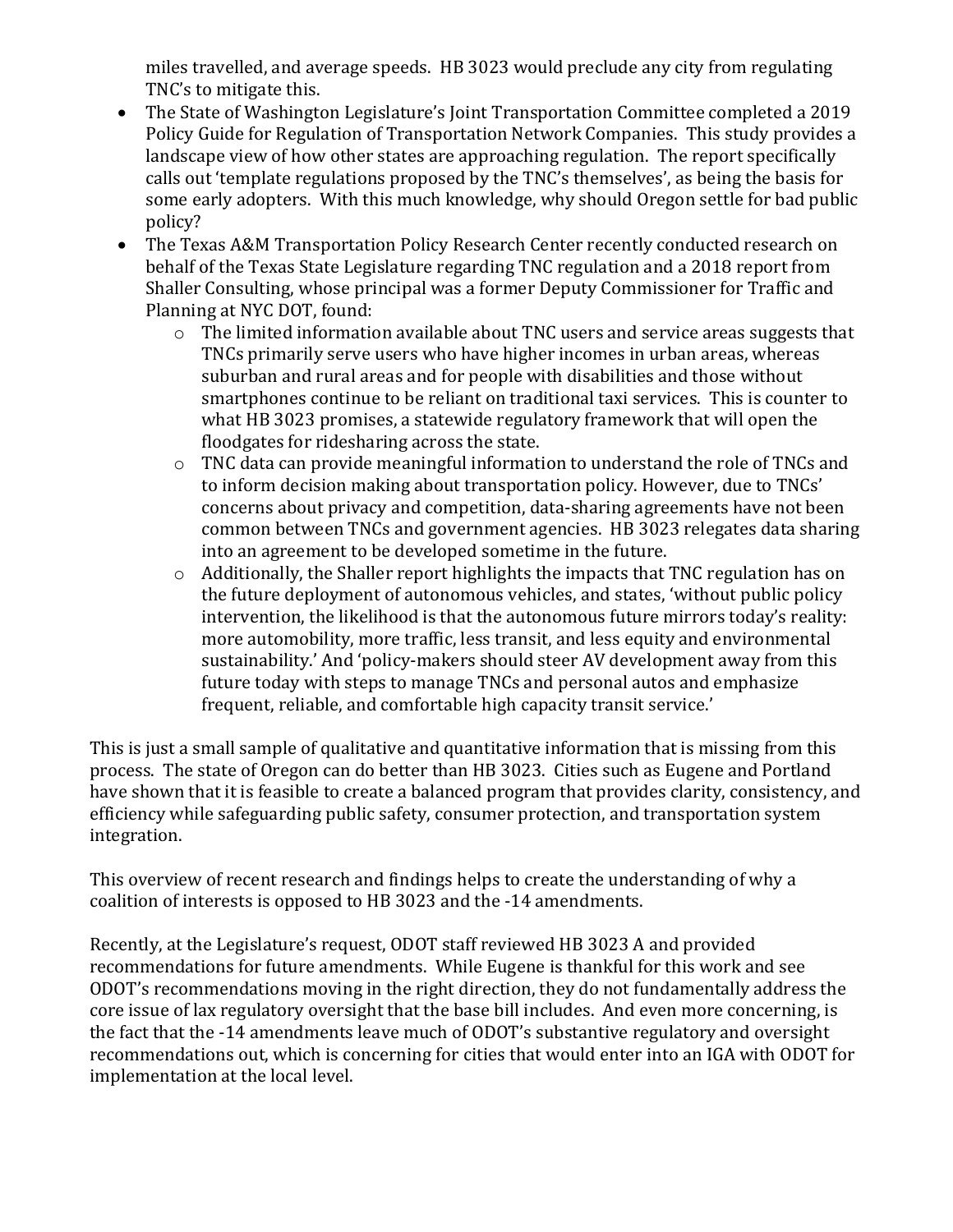

Below is a quick list of differences between ODOT's recommendations and the -14 amendments, on some items, additional comments are provided related to language that would be required to meet the current standard of oversight by the City of Eugene.

| <b>Section</b> | <b>ODOT Recommendation</b>                                                                                                                                                                                                                   | -14 Amendment                                                                                                                                                                                                                                                         | <b>City Comment</b>                                                                                                                                                                                                                 |
|----------------|----------------------------------------------------------------------------------------------------------------------------------------------------------------------------------------------------------------------------------------------|-----------------------------------------------------------------------------------------------------------------------------------------------------------------------------------------------------------------------------------------------------------------------|-------------------------------------------------------------------------------------------------------------------------------------------------------------------------------------------------------------------------------------|
| $\overline{2}$ |                                                                                                                                                                                                                                              |                                                                                                                                                                                                                                                                       | Preemption of local government.                                                                                                                                                                                                     |
| $\overline{3}$ | Include 'regulatory' in ODOT's charge to<br>develop Rules.                                                                                                                                                                                   | 'regulatory' is related to existing TNC's to<br>continue operating in the state.                                                                                                                                                                                      | Removes direction for ODOT to establish<br>licensing and 'regulatory' program.                                                                                                                                                      |
| 4              | Removes restrictions for specifying<br>information kept in records and<br>maintained.                                                                                                                                                        | Kept the records retention to drivers and<br>rides.                                                                                                                                                                                                                   | Language should be broad to include data in<br>Sect 1-15.                                                                                                                                                                           |
| 5              |                                                                                                                                                                                                                                              |                                                                                                                                                                                                                                                                       | Background Check info and process. Explicitly<br>does not provide authority to complete to state<br>or by IGA to local gov, only TNC.                                                                                               |
| 6              |                                                                                                                                                                                                                                              |                                                                                                                                                                                                                                                                       | Rider complaint process-does not provide any<br>oversight authority for state or local gov,<br>internal process only.                                                                                                               |
| 10             | 1. ODOT 'shall' inspect records.<br>2. ODOT removed 'solely'.<br>3. TNC 'shall' make records available for<br>compliance.<br>4. Removed language requiring mutual<br>agreement on method for samples.<br>5. Added requirement that TNC shall | 1. ODOT 'may' inspect records<br>2. Keeps 'solely', to define purpose of<br>records inspection.<br>3. If after a review, Dept 'reasonably<br>concludes', then they 'may' conduct<br>random inspections.<br>4. Kept language to mutual agree on method<br>for samples. | Pertains to Section 4 and background check<br>information. The effect is that the -14 reduces<br>the regulatory oversight of the state and<br>therefore cities via an IGA to effectively access<br>data related to the TNC programs |
|                | make records available for<br>transportation system planning.                                                                                                                                                                                | 5. Did not include requirement, adds 'may<br>enter into data sharing agreements.'                                                                                                                                                                                     |                                                                                                                                                                                                                                     |
| 11             | Adds IGA language                                                                                                                                                                                                                            | Adds IGA language and additional<br>provisions on funding that are broad and<br>unclear, as well as rules between parties of<br>the IGA.                                                                                                                              |                                                                                                                                                                                                                                     |